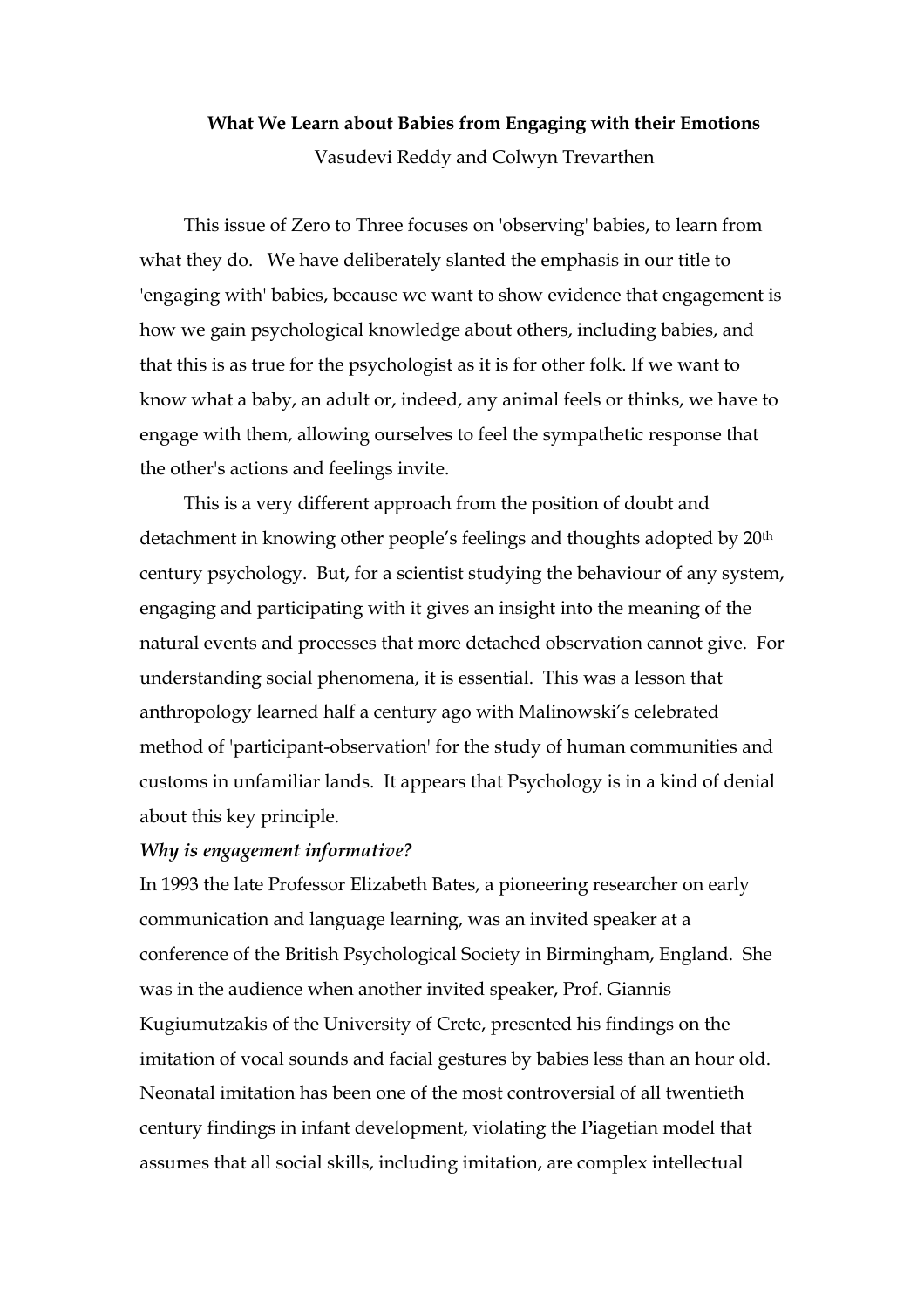achievements involving much trial and error in an infant's early months. In a question to Prof Kugiumutzakis, Prof. Bates admitted that she had been one of the sceptics, disbelieving in the possibility of neonatal imitation - until she had tried it with a grandchild. Experiencing the response to her attempts she was convinced. Now her concern was only about what it meant, not about its existence.

 This experience, that we sometimes disbelieve in things until we experience them ourselves, is a familiar one to all of us. We may not have believed, for instance, that bringing up a child can be quite so exhausting, or that losing a parent can be disorienting even to adults, or that kidney stones can be as painful as others say they are, until we feel them ourselves. But watching a baby do things is not quite the same as these experiences of exhaustion or despair or pain. The baby's actions are observable to anyone: to the parent, to the paediatrician, to the scientist, to the audience when they are presented with the scientist's data in live form. Why should one need to engage with the infant's behaviour oneself in order to be convinced about what one is seeing?

There are several simple reasons for accepting that in order to 'see' psychological phenomena, or understand the processes that move psychological subjects, we do in fact need to engage with them as whole psychological beings ourselves. First of all, the findings from Gestalt Psychology a century ago make it very clear that organisms perceive in meaningful wholes rather than in parts and clearly that which is perceived varies between species of organism in adaptive ways. It must take an organism with feelings and thoughts to perceive feelings and thoughts in another. Second, when we perceive things we also respond to them, and our response both legitimises that which we perceive and allows us to perceive it in one way rather than another, i.e., to perceive it through the medium of our response. If you observe a young infant smile you observe something very different than if a dog or a Martian were doing the observing, and you respond in a different way. Third, when somebody is saying or doing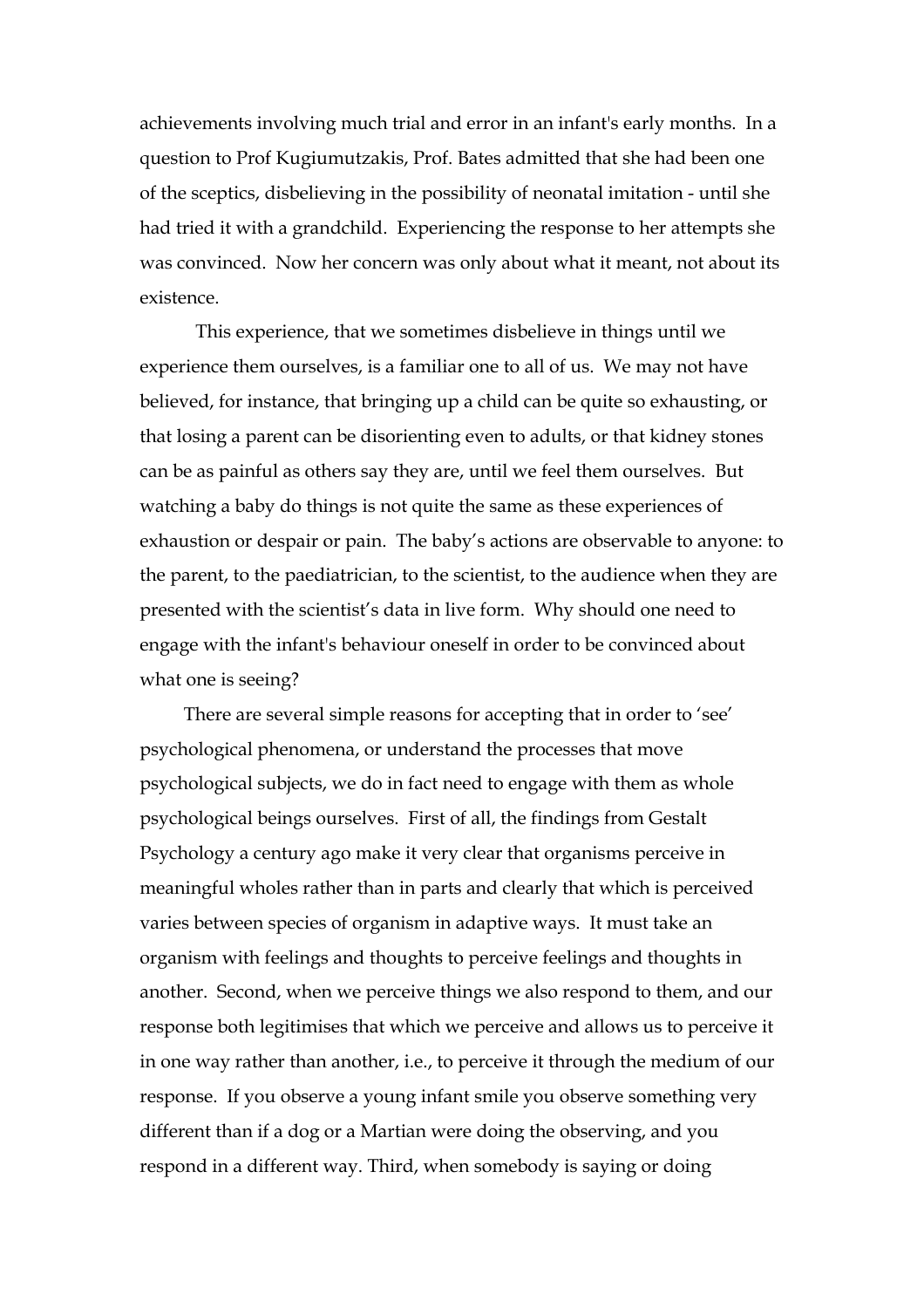something directly to us, we have access to information that is often unavailable to somebody else observing from the sidelines. This is often a serious source of confusion when data on communication from experiments, which are inevitably selective, are presented by psychologists to their colleagues. When you greet a baby and receive a smile in return, your experience of that smile is different from that of someone else doing the observing; the warmth and the compliment to you in the smile must affect whether and how you see it, as must any knowledge you have of the history of the baby's previous interactions.

As Prof. Bates may have discovered, in trying to get one's newborn grandchild to imitate one's protruding tongue, one is enormously sensitive to detail in terms of the baby's gaze, mood and previous actions which statistical analyses can only attempt with difficulty. It is not surprising that she was more convinced by her own single experience than by years of data reporting statistical frequencies of responses to 'stimuli'.

#### *Emotions as the key to engagement*

We suggest that emotions are the key to psychological engagement. Emotions do not exist to be locked away inside individuals. First they are part of an agent in her active, moving and assertive relationship with the world. Second, and most important of all, emotions are intensely shared, because it is in the nature and function of emotions to stir up sympathetic responses in others. We do not know how it happens, but we may not deny this sympathy. For all who deal with infants, emotional engagements with them provide the most informative as well as the most helpful route to understanding them. The two anecdotes described below, from the records following the birth of the eldest child of one of us (VR) illustrate the power which emotional engagements have on all involved, and the kinds of awareness they demand.

Story One: "Shamini was about 6 weeks old when her father and I tried the Still Face Experiment which we had heard so much about (but which I had neither quite believed nor really understood). In the middle of a good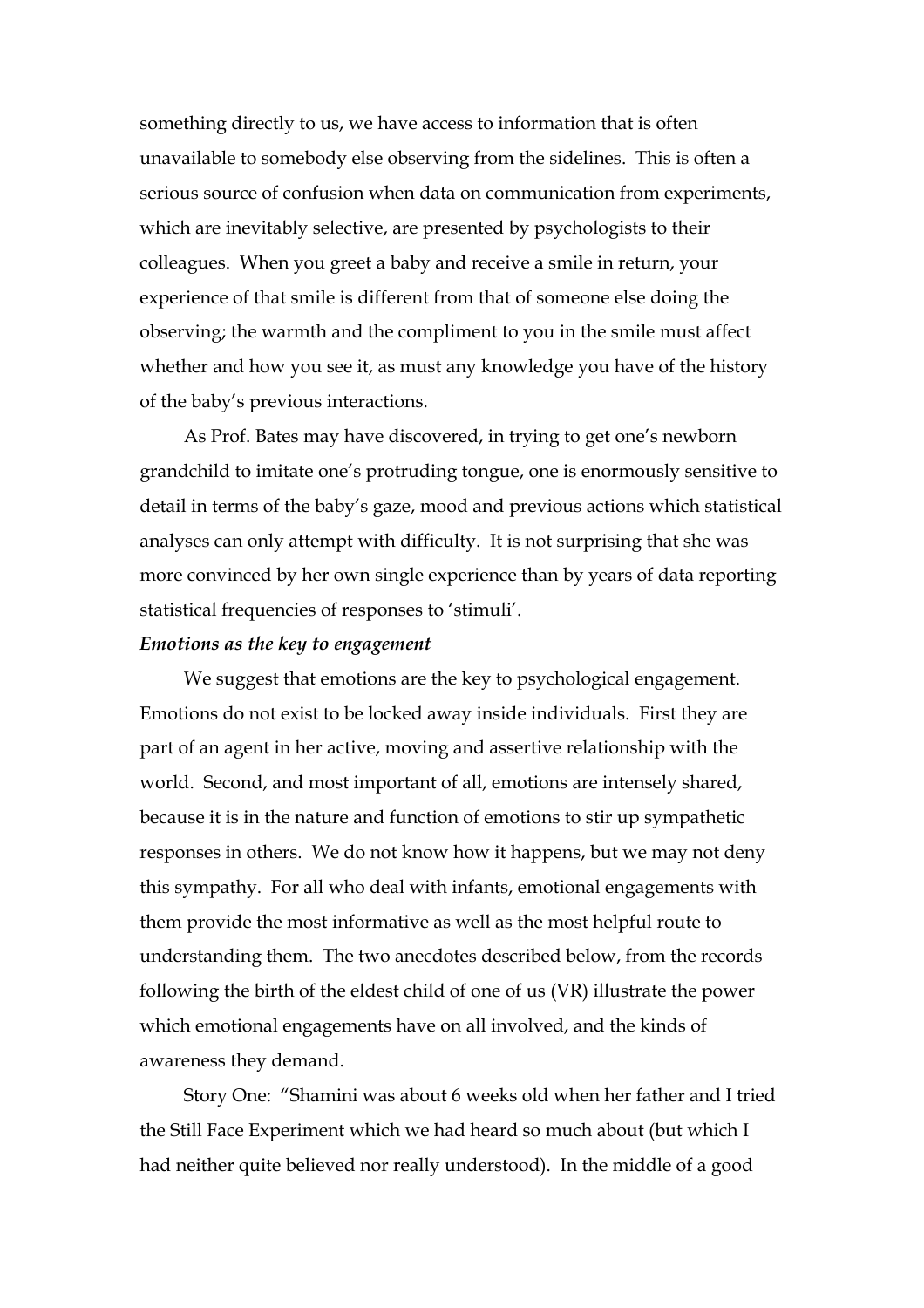smiley 'chat', when she was lying on the bed and I was leaning over her, I stopped with my face pleasant but immobile and continued looking at her. She did the classic thing, tried to smile a bit, then looked away, then she looked back at me and tried to chat and looked away again. After maybe 30 seconds, I couldn't stand it any longer and, smiling, leaned forward and hugged her, saying, "Oh you poor thing!". At this she suddenly started crying. This reaction of hers was a turning point for me. I was shocked. And very moved. I didn't know she cared. Neither reading about the research, nor even subsequently watching videos of such experiments by Lynne Murray told me quite as much as this experience with its immediate impact in the knowledge of our relationship thus far".

Story Two: "She was angry with me today. I was delaying giving her a feed because it was only two hours after the last one. But she'd been awake all the time so she was hungry quickly and had been wanting it for some time. Eventually – after being quiet for some time, then restless, and after a little fussing, she frowned as the culmination of the fussing, and she yelled – a furious sounding shout – louder volume than any other vocalisation heard before. And clearly filled with rage. Then there was no other sound, though the face was still angry. I was extremely taken aback. And almost guilty." (Diary at 5 weeks)

The history of engagements and the emotional responses of shock and guilt clearly gave me, her mother, meaning to Shamini's acts. Without such meaning laborious mechanical analyses could strive but still fail to apprehend the significance of the baby's reactions. Anyone, including a researcher, has to be emotionally involved in sympathy with the infant in order to fully understand why that emotion has come about, and what purpose or effect it may have in the child's experience of life. A lot can be learned from intimate and 'respectful' engagement with babies' actions and feelings, and we suggest that this way of observing alters not only the empirical picture of what a particular infant at a particular time is capable of doing and feeling, but also the whole theoretical story about how infants develop, what they are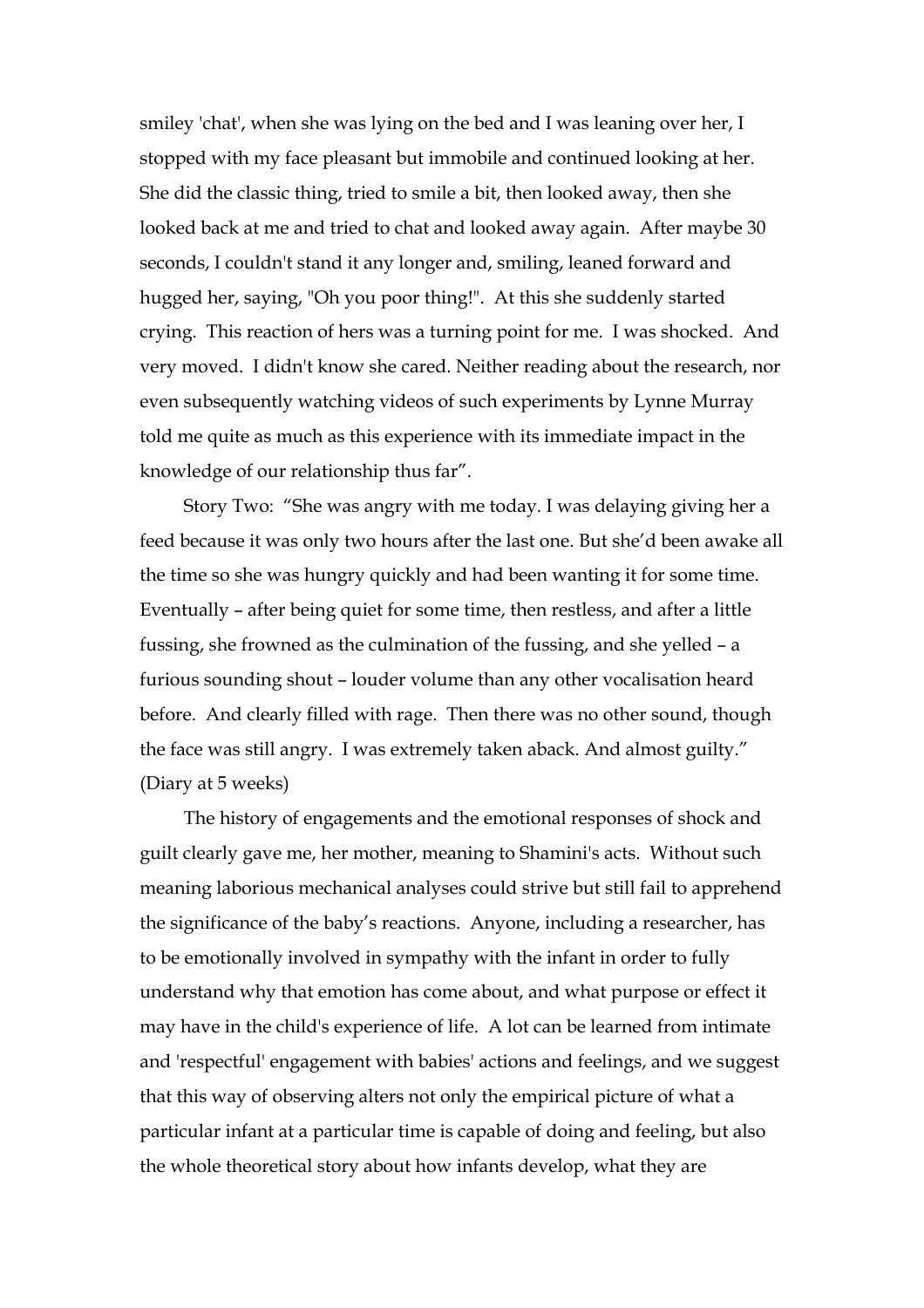motivated to experience and to be changed by. It is a vital corrective to the incomplete picture one obtains by distant objective observation and by assuming that mental events cannot be observed directly.

## *Openness to emotional engagement in studies of infants: interpretation and misinterpretation*

We take three examples of infant behaviour – proto-conversation, coyness and teasing – to make two points. First, that these phenomena would simply never have been studied had it not been for psychologists' openness to engaging with their infants' emotions. And second, that engagement allows a richer (and we would argue, more useful) interpretation of infant behaviour than does detached observation.

The phenomenon of 'proto-conversation' with two month-olds was first highlighted by the linguist and anthropologist Mary Catherine Bateson in 1971 reporting on a film of a mother with a 9-week-old from observations made in the linguistics laboratory at MIT.

The phenomenon of 'talking' with a baby a few weeks old is a familiar one to most parents: when babies look to us and start smiling then 'chat' in extended bouts of mutual gaze, turn-taking, cooing, showing lip and tongue movements, waving of arms, turning wrists and extending fingers, they seem to experience our conversational acts as communication and must respond expressively. If you allow yourself to be engaged with a two-month-old infant like this, especially if it is an infant you know well, and who knows you, it is impossible to resist becoming involved and talkative. It is absurd then to doubt the communicative intent of the baby, or to argue that the baby's acts merely *appear* to be responses to yours, that they are merely some kind of biologically pre-programmed reflex behaviour without appropriate feelings, or that what the baby is doing is just appreciating and testing the 'mechanical' contingency of your behaviour in time, and having no appreciation of its affective or companionable content.

Impossible, that is, unless you refuse to *engage* in the chat and insist that the only accurate source of data is from detachment and an unemotional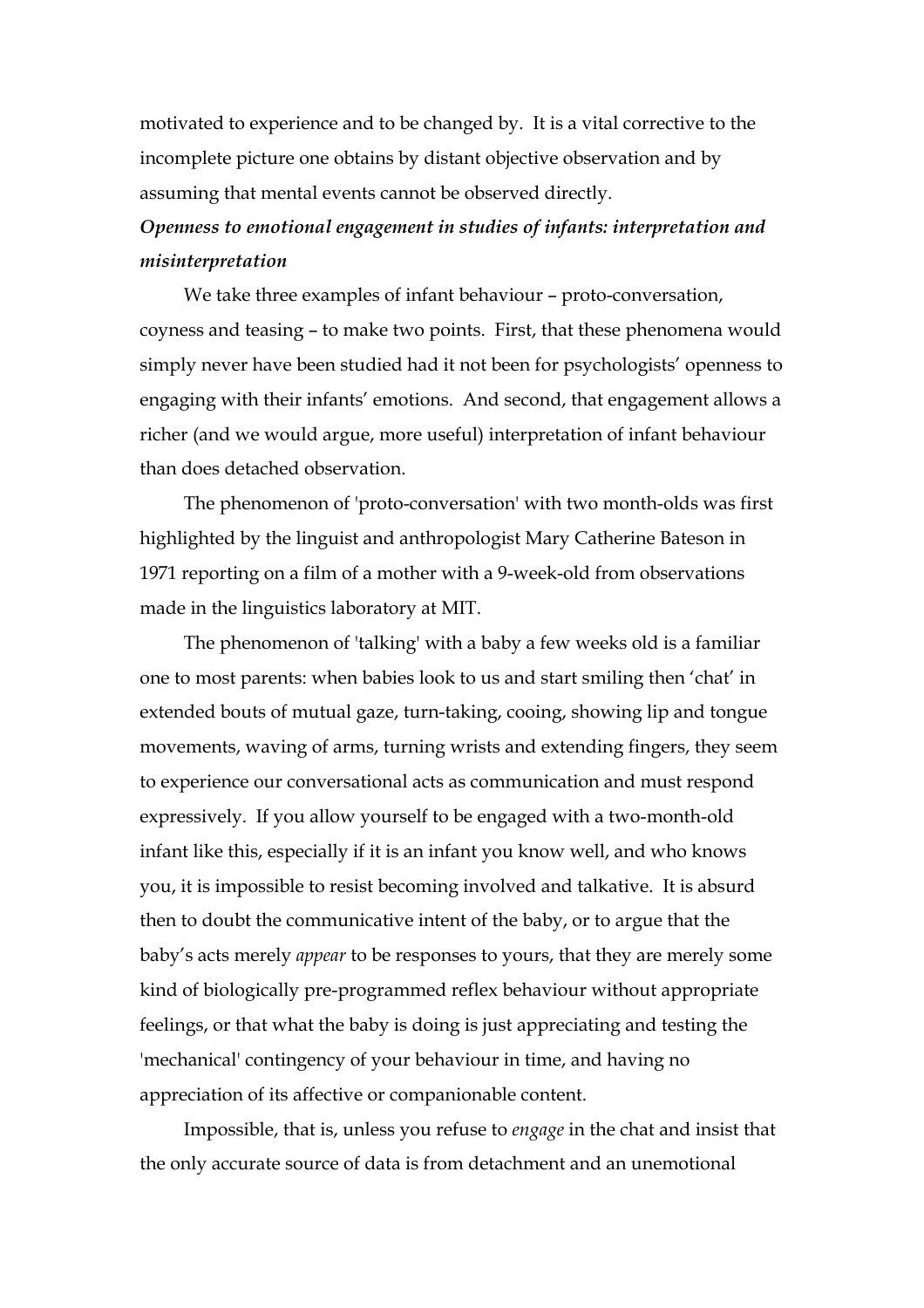analysis, counting responses to a controlled regime of stimuli. Our point here is that emotional acts need emotional perception and one cannot do this easily without emotional engagement. Refusal to accept was precisely the response from a male-dominated experimental developmental psychology to the claim that infants not yet three months old can have 'conversations' in which they take turns, show signs of pre-speech and respond to and invite others' expressions of emotion. The pre-fix 'pseudo' was offered instead of 'proto' to qualify these infant-mother engagements.

The challenges to the communication claim took many forms: that the turn taking in the exchanges was apparent rather than real, led solely by the mother's attempts to frame each infant act by her own, making them appear *as if* they were real conversational acts; that the infant could not be sensitive to the emotion in the mother's acts, but was responding merely to the physical parameters of the expression, its intensity, volume, frequency; that the infant was unconcerned about the mother's responses as responses, but merely interested in eliciting and maintaining a predictable level of contingency in its interactions with the world. At the heart of all of these challenges was (and still is) a belief that infants may begin life perceiving the physical world and appreciating a naïve physics, but only very late in life become able to imagine or construct an understanding of the psychological world. For a number of reasons psychologists in the 1970s and since have found it hard to believe that psychological states and acts were apprehendable by the unsophisticated organisms infants must be.

In the next two decades responses to these challenges were put forward using methods that gave more information on the natural phenomena, and that sensitively tested them while permitting the infant subjects to be intimately engaged with sympathetic partners. The reality of turn-taking was demonstrated by precise analysis of the infants' phases of attending, synchronising and predicting in relation to the adults' behaviours. The skill of the infant in anticipating the course of a lively conversational game became more evident in research with slightly older babies enjoying routines of baby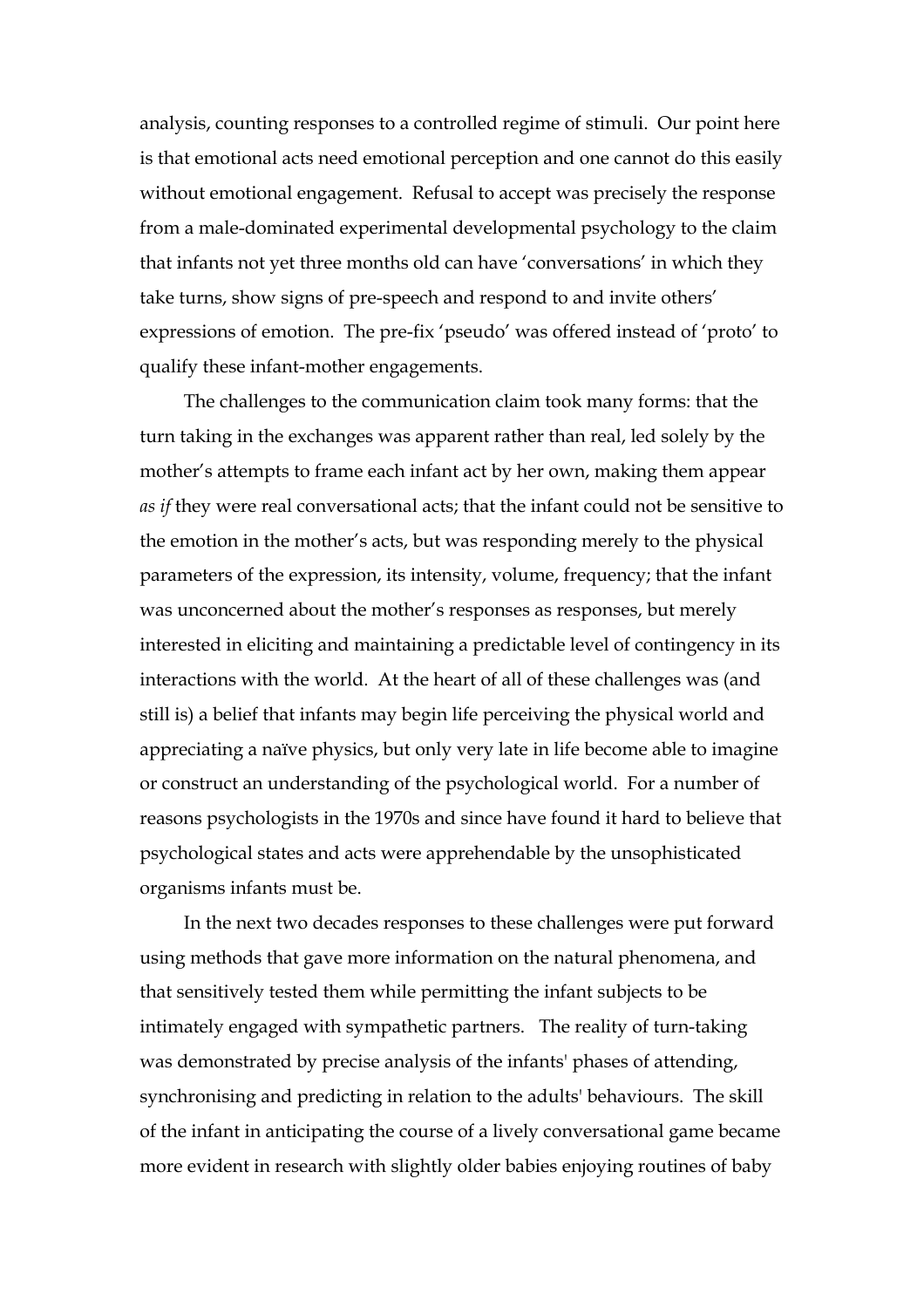songs and teasing games. A Double-Video setup was employed by Lynne Murray in Edinburgh, Scotland, that enabled a rigorous test of the infant's sensitivity to the appropriateness of the emotions and their timing in the adult's expressive behaviour. Murray's claims were challenged again in the 90s on a technical point that was conclusively resolved in her favour by a replication of her findings by Jacqueline Nadel in Paris. In fact, the claim that Murray's findings could not be replicated offers a perfect example of how an experimental failure to engage with the babies destroys the communication. Having failed to get communication at all, it became impossible for the experimenters to demonstrate the effect of replaying a video of the mother's expressions. This was misread as a failure to replicate. The motives and emotions of proto-conversations have recently received refined description by Stephen Malloch, who adapted extremely precise computer-assisted musical acoustic methods to show up the 'musicality' of the vocal patterns that are generated in mutual sensitivity by mother and child in an undisturbed and enjoyable chat. (The Communicative Musicality of vocal games with infants is reported in Zero-to-Three, September 2002, Volume 23, No. 1).

Another phenomenon recently identified and bound to be challenged both about its existence and its interpretation is that of self-conscious affective reactions in 2 month-olds -- expressions of coyness or shyness. It is not uncommon to hear parents remarking, even about two and three month-old babies, that they are being shy or coy. The behaviour itself involves a particular pattern: the infant smiles and as she smiles starts turning the head and or gaze away from the other person, and sometimes brings up her arms curving in front of her chest and lower face. When you see this behaviour in so young an infant, a variety of interpretations are possible: you could remark on the behaviour and see it as a kind of 'fixed action pattern' which may have been triggered by a specific stimulus – e.g., a too-close approach by a stranger; or you could, as some of parents do, see it as an emotional response of some kind. How does one decide which interpretation is better?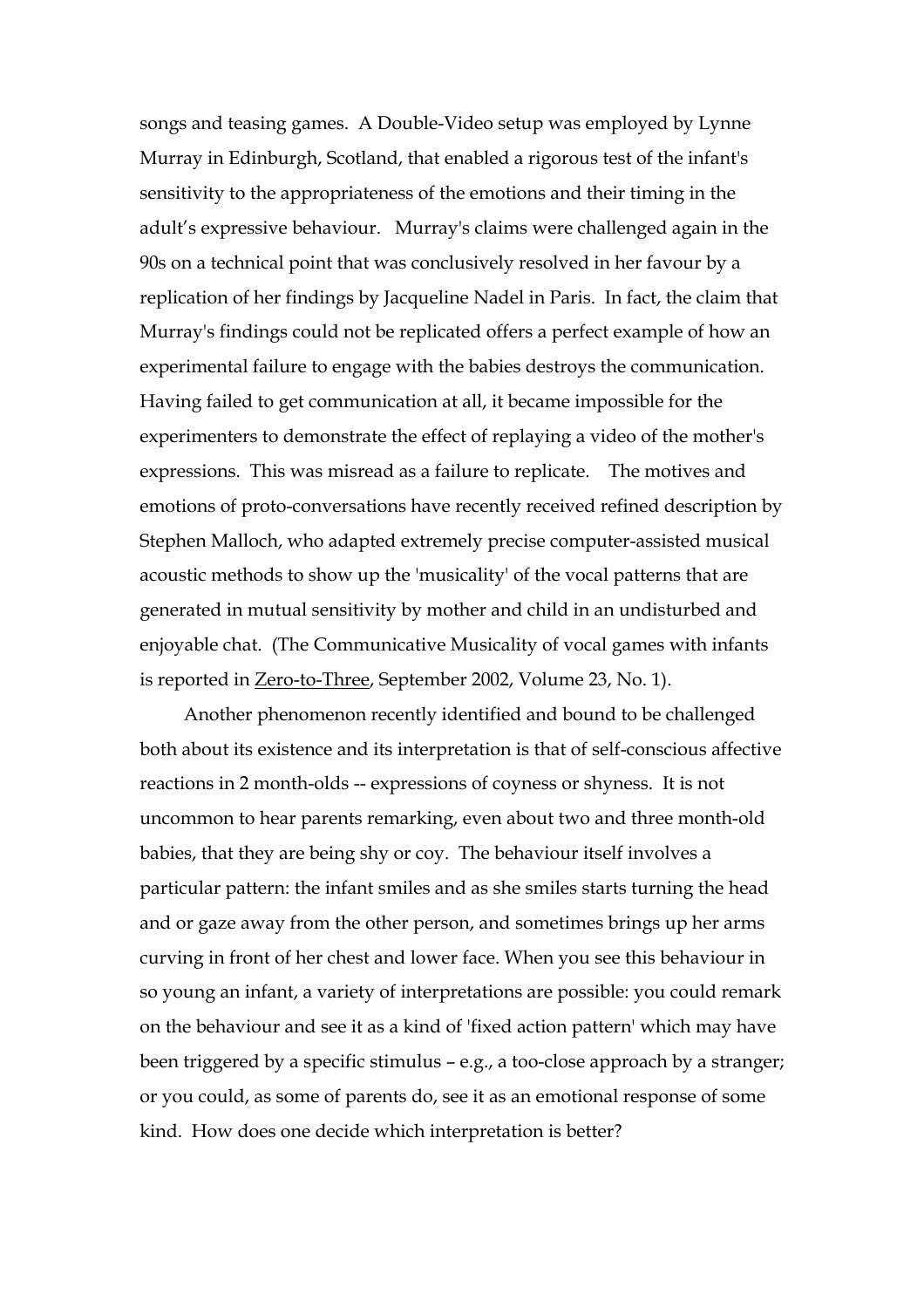Observational data on the occurrence of the behaviour helps. In one longitudinal study we found that the behaviour occurred in all of five infants studied, although with individual differences in the frequency of its occurrence; it occured not only to strangers, but also to the parents and even to the self in front of a mirror. The likelihood of the behaviour occurring to strangers was greater at around four months when parents reported that it seemed to be inviting interaction and play.

We found that the behaviour was more likely to be seen early, in the first seconds after renewal of an interaction, rather than later on. What the baby does is strikingly similar to that in older children and adults, whom one accepts are being shy: the smiling gaze aversion, the turning of the head (often with quick return of head and gaze) and the arm raising are all noted features of embarrassed smiles, which are exhibited in a more controlled fashion in older children. The pattern is interestingly (and predictably) similar to the stereotyped rituals of coquetry that many cultures encourage females to use: the fan in front of the face, the kimono sleeve in front of the mouth revealing smiling eyes, the face tipped down to show a sidelong glance, etc. The contexts in which the babies' behaviour occurred were similar to the context of unexpected onset of attention in which toddlers and adults show embarrassment and blushing, as Charles Darwin observed. Of course, there are other more sophisticated contexts that elicit embarrassment in older children and adults.

We chose to interpret early coy smiles as a kind of affective selfconsciousness even in the young infant. When an infant looks at you and you say hello and she turns away with an intense smile and curving arms and then turns back to look at you, it *feels* like she is being coy. Our reaction as participants was a crucial reason for the very investigation of these reactions. And it was because we experienced them as affective self-consciousness that the analyses comparing them structurally and functionally to those in older children and adults were conducted. If it wasn't for the developmental psychologist's own emotional reactions to infant behaviour within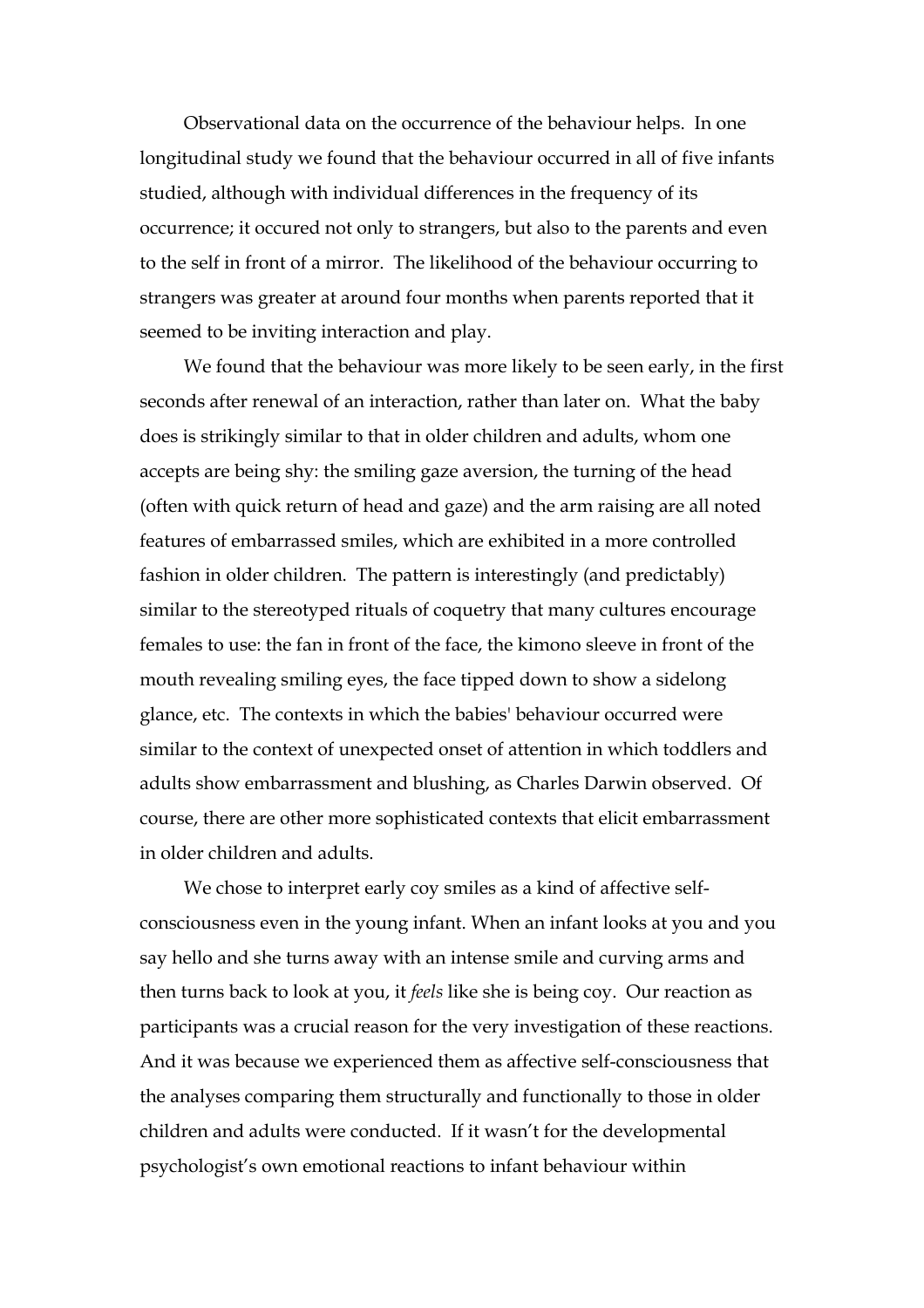engagement, most of the interesting things we know today about infants would not have even been recorded.

A similar phenomenon concerns infant teasing. In 1986 I, Vasu, accidentally video-taped an interaction with my nine month-old baby daughter in which she is offering her father a small object while he is trying to get her to talk for the camera. After some occasions of him accepting the object, saying "Ta" (meaning, "Thank you!") dramatically and giving it back, she offers it again with a half smile. He reaches out to accept it, innocently, and she pulls it back, with her smile broadening. He feels tricked and comments on it and reaches forward with a laughing "You! Give it to me!" A few seconds later she offers it again with a smaller movement of the hand, again with a half smile with her eyes on his face and just as he reaches, she withdraws it and turns as if to run away. The family around the table laugh and her grandmother comments that she does tease like that.

Not an uncommon behaviour or exchange. But what do we make of it? The father felt as if he had been tricked. I, across the room and behind the camera, chuckled when I saw the infant's offer with the watchful half smile, even before she withdrew it. The whole family laughed, especially after the infant repeated the offer and withdrawal the second time. The interpretation we offered was that the infant recognised the shared understanding – that the holding out of an object meant that the object would then be released into the reaching hand (the infant had only recently started doing this and was evidently enjoying the whole routine) – and was playfully and intentionally violating that understanding in order to elicit an emotional reaction from the other person.

The problem with this interpretation was that it assumed some things which current developmental theory was not comfortable with (although many developments around 9 months are now interpreted as a kind of 'revolution' in social understanding, especially of other persons' intentions). The most central assumption we made was that Shamini must know something about her father's expectation that the object is going to be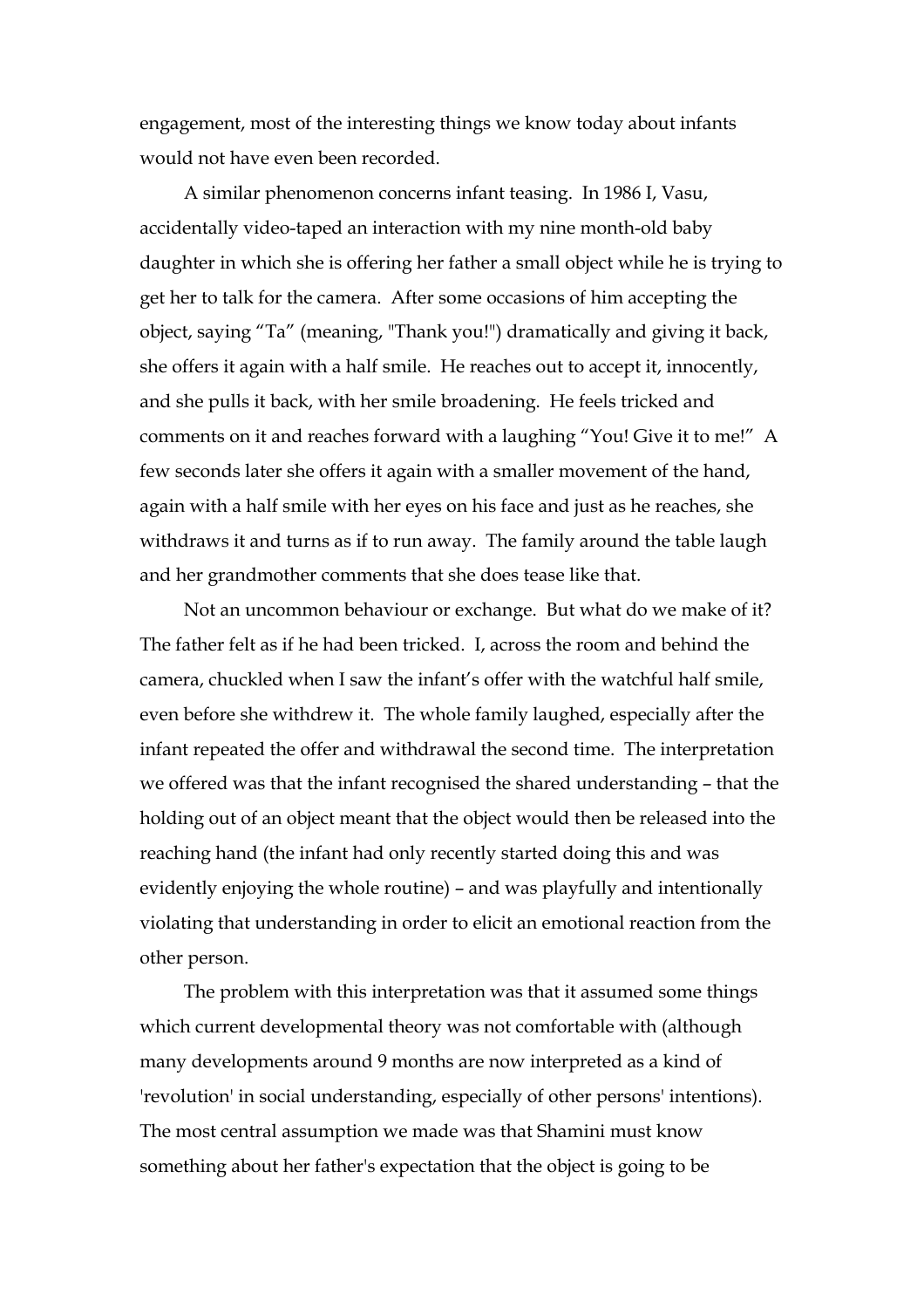released; otherwise the infant would not expect an emotional reaction to the non-performance of that act. This assumption was not compatible with the theoretical position that it is not until about 4 years of age that children even recognise the existence of other people's expectations. A simpler explanation was offered by mainstream theorists as an alternative to the one we offered. It was that the infant may have previously received positive feedback (like laughter and excited chasing) to an accidental offer and withdrawal of an object, and had subsequently learned that this act was a good way to elicit that sort of reaction. A plausible enough story.

The crucial point is, however, what each story assumes about the infant's understanding at 9 months of age, about other people's emotional attitudes. It is about what emotions an infant can sympathetically feel. The story we offered assumed that the father's emotionally charged intention or expectation, to-receive the object, were known by the infant. And that it was this perceived psychological state and the pleasure associated with it that the infant was playfully teasing. The alternative explanation assumes that the infant could not have been aware of the father's intentions or expectations and feelings, but by simply remembering previous responses that had occurred 'accidentally', was trying to elicit similar behaviour. For the psychologist these alternatives are academic – in the weakest sense of the term –- they don't matter except as arguments which pay people's salaries. For anyone dealing with infants, however, the choice of explanation matters a great deal. If we assume that the infant is unaware of our expectations or intentions we act accordingly: we do not encourage the baby to cooperate with or play with our intentions and expectations, and we do not engage with infant's actions that may be attempts to engage our expectations and intentions. For a playful parent, who enjoys the shared emotions, this does not seem the right way to go.

## *Engagement Creates as well as Reveals. It Both Learns and Teaches Meaning*

Engaging with babies is crucial not only for obtaining a fuller empirical picture of infant development, but also for the infants' development itself; for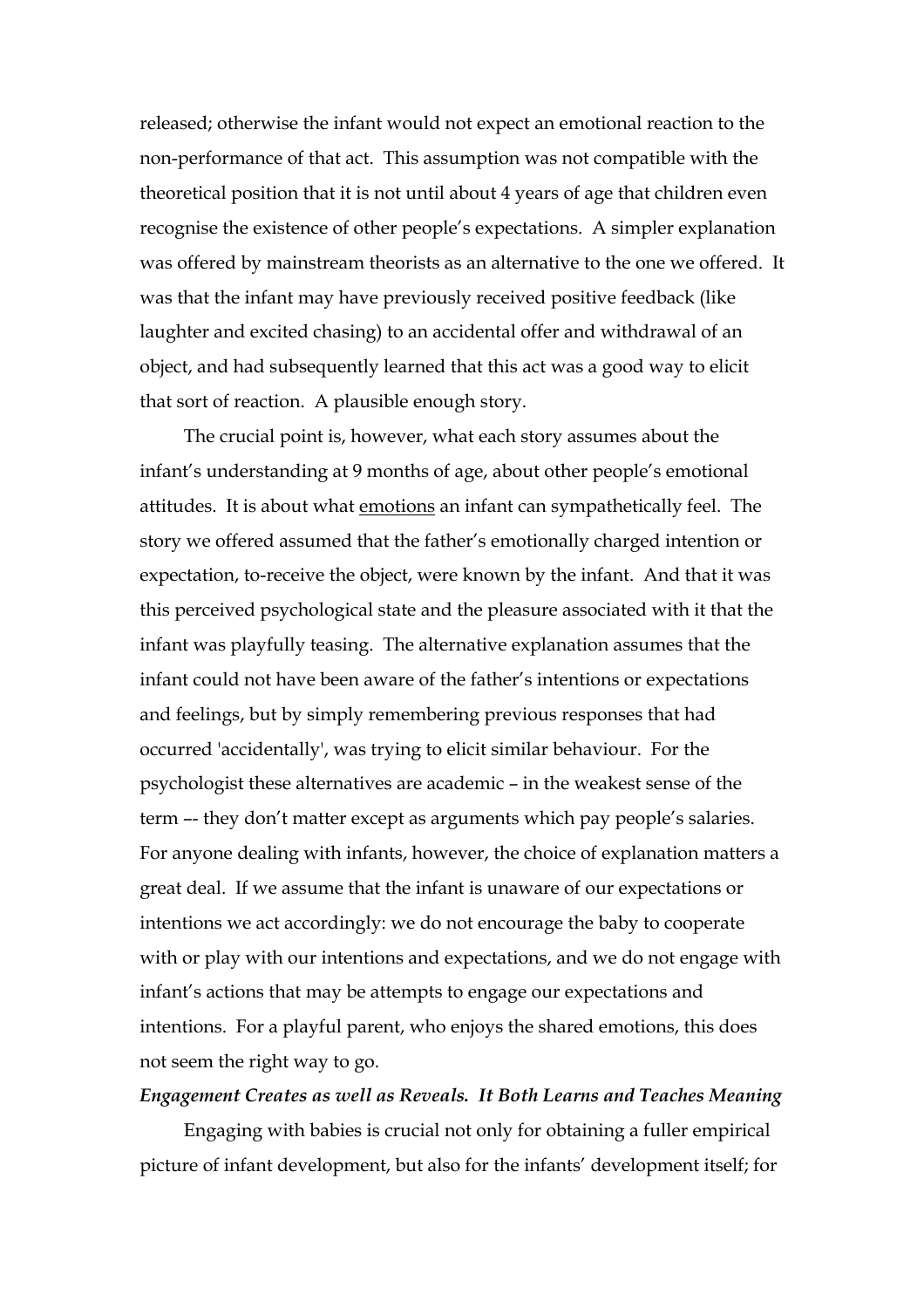well-being, learning and teaching. Our responses within engagement not only allow us to notice and to interpret specific behaviours of the infant but also to recognise and legitimise these behaviours. In being able to engage and respond to someone we are entering a shared reality, in which the behaviour of each can be shared by the other. Take for instance the following example: A twelve month old infant on his mother's lap is looking out of the window and sees a flock of birds fly up in a rush. He points to them excitedly, vocally exclaiming and with both arms extended, not turning around to look at his mother. His mother looks too, and says, in a lively, confirming way, "Oh yes! Isn't that exciting!". The infant leans back into his mother's body and continues to watch the birds. Her reaction – in her voice and the movement of her body – affirms (to use clinical psychological terminology) – the infant's excitement and legitimises his act of communication about the birds. It thereby celebrates their companionship in knowledge about the world and the emotions it can stir up. From this simple example, it is easy to see how an infant who never received any emotional reactions to his emotions may cease to express them or experience them in the same way.

This same point is made by observers of good (i.e., effective) practice in teaching and learning. Jerome Bruner talks of 'communities of learners' held together in mutual respect by the intersubjectivity of their work and discourse. Barbara Rogoff calls it 'collaborative learning', and recently she and her colleagues have pointed out the power, in all cultures, especially the least technically elaborated but including our own highly industrialised and commercialised one in learning outside school, of 'intent participation' learning -- children doing meaningful things in sympathetic collaboration with more skilled 'teachers', while making valuable and useful products. Fred Erickson describes the unconsciously regulated rhythmic 'musicality' of classroom discourse in primary school when the teaching and learning are going well in the children's 'zone of proximal development'..

 Looking at the incidents we have described from the infant's point of view, one might ask what various adult behaviours and various things they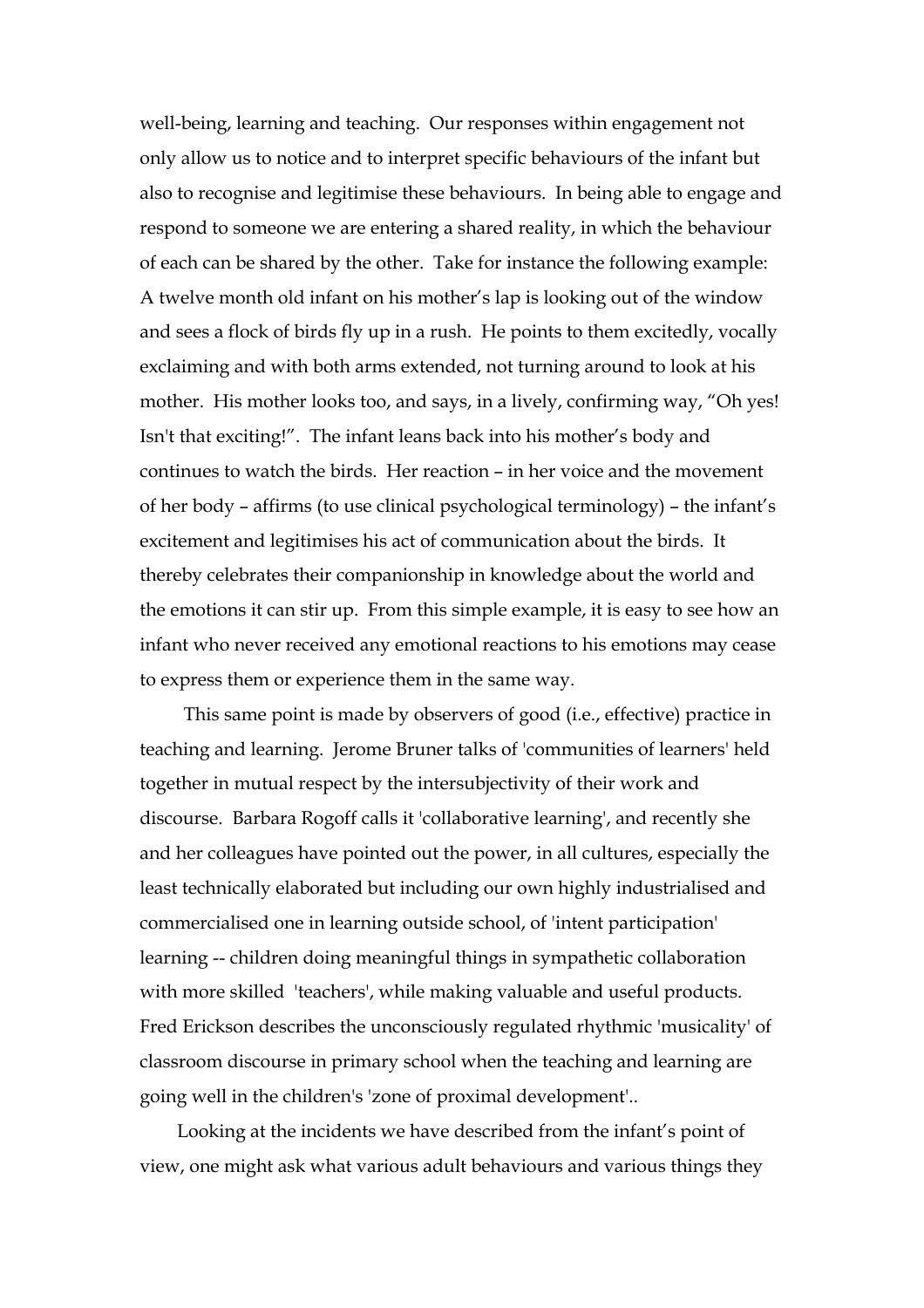attend to *mean* to the infant. What does someone else's gaze mean, for example, and what does someone's smiling mouth mean, and what does a frown mean. The answers to these questions are complex, ranging from neurological bases for sympathetic recognition of actions in terms of one's own action potentials to primordial meanings of particular expressive patterns. However, in addition to all such aspects of the activity of 'meaning', one thing is clear. The most powerful meaning of a smile or gaze or a frown emerges in the infant's engagement with these human events, not through an abstracted observation nor simply as a predetermined given. If we didn't engage with infants, they wouldn't learn very much at all about us, just as we wouldn't learn very much about them. We draw their knowledge into existence and they draw ours. That is how infants, and we too, 'learn how to mean' from each other.

There are two different ways of looking at learning. One, denying the agency of one of the partners and observing, as it were, from outside of engagement, focusses on the imparting of experience by instruction, assessing the gains. The second, observing and responding within engagement, necessitates the acknowledgement of the emotionally involved agency of both partners, teacher and learner, who can easily swap roles. This second perspective is necessary, we argue for anything other than a sterile and mechanistic understanding of human mental and emotional development and, indeed, for promoting the development itself. We must share and respond to the powerful emotions of our infant companions.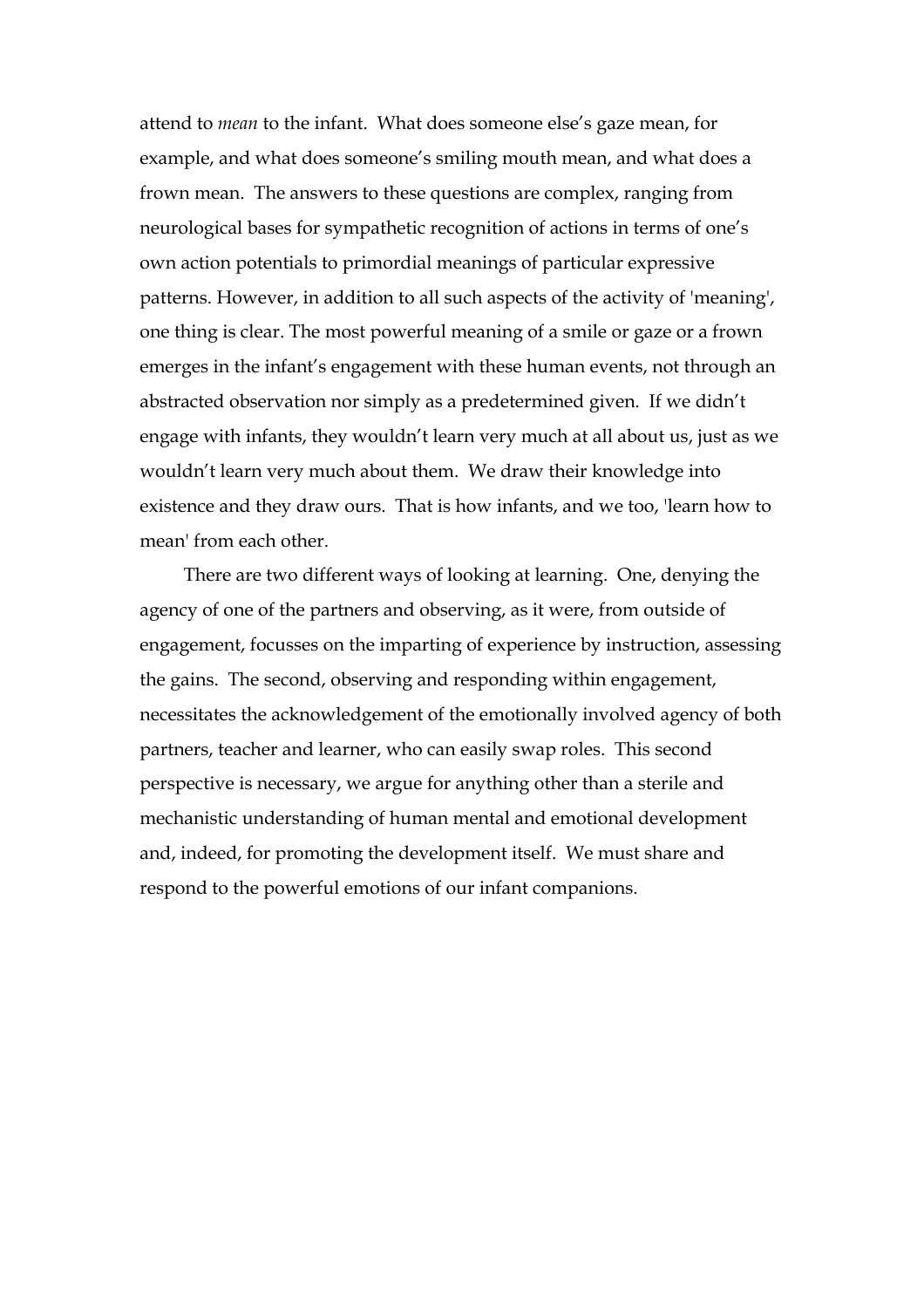#### **References.**

- Aitken, K.J. & Trevarthen, C. (1997). Self-other organization in human psychological development. *Development and Psychopathology, 9*, 651 - 675.
- Bateson, M. C. (1971). The interpersonal context of infant vocalization. *Quarterly Progress Report of the Research Laboratory of Electronics, 100*, 170- 176.
- Bateson, M. C. (1979). The epigenesis of conversational interaction: A personal account of research development. In M. Bullowa (Ed.), *Before Speech: The Beginning of Human Communication*. (pp. 63-77). London: Cambridge University Press.
- Blakemore, S.-J. & Decety, J. (2001). From the perception of action to the understanding of intention. *Nature Reviews Neuroscience 2,* 561 -567
- Bruner, J. S. (1996). *The Culture of Education*. Cambridge, MA: Harvard University Press.
- Buber, M. (1958) *I and thou* (2nd edition). Edinburgh: T. and T. Clark Ltd.
- Darwin, C. (1872/1998). *The Expression of the Emotions in Man and Animals*, (3rd edition). New York: Oxford University Press.
- Decety J. & Chaminade, T. (2003). Neural correlates of feeling sympathy. *Neuropsychologia 41*, 127–138
- Dissanayake, E. (2000). *Art and Intimacy: How the Arts Began*. Seattle: University of Washington Press
- Erickson, F. (1996). Going for the zone: Social and cognitive ecology of teacher-student interaction in classroom conversations. In D. Hicks (Ed.), *Discourse, learning and schooling*. (pp. 29-62). New York: Cambridge University Press.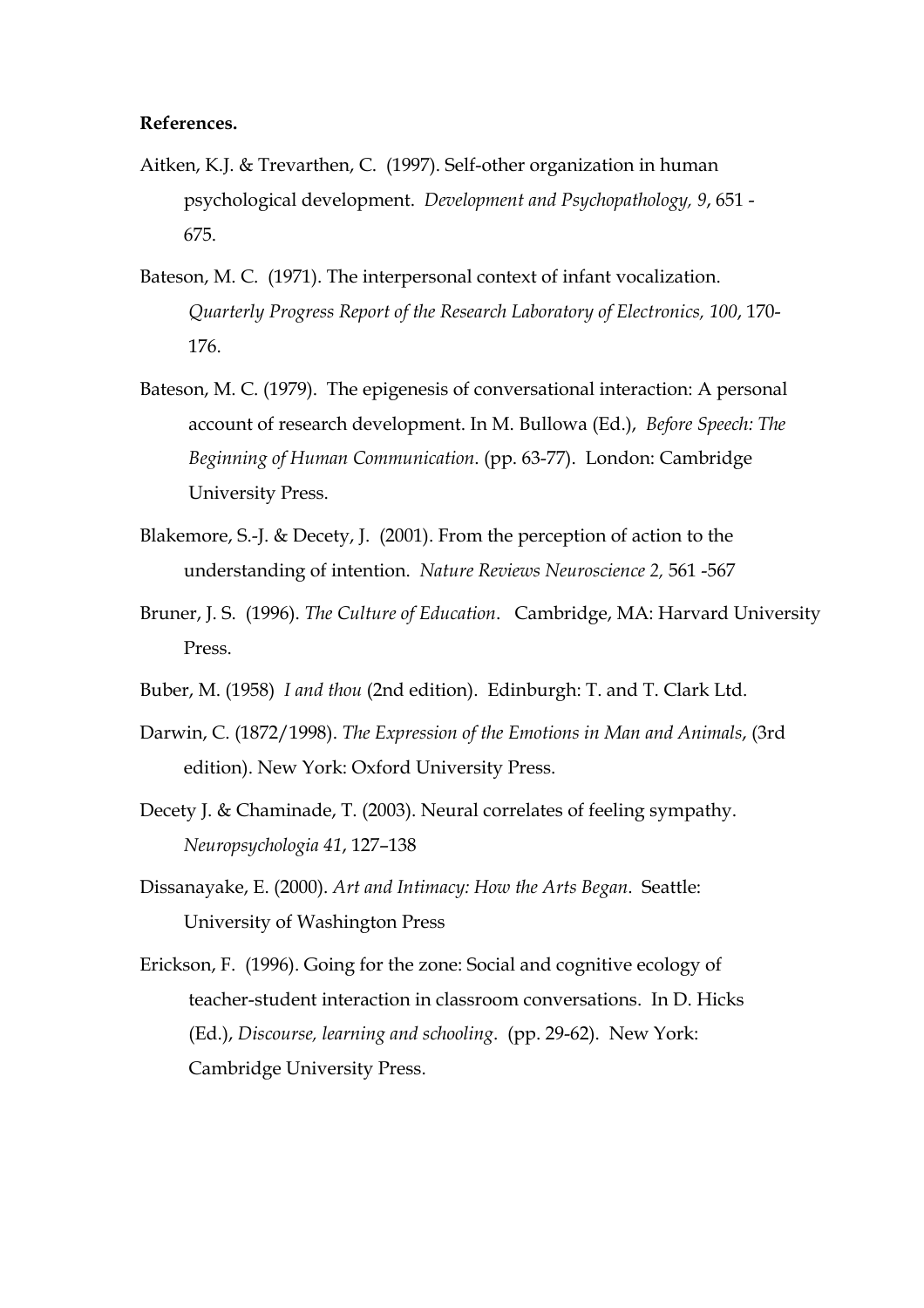- Freeman, W. J. (2000). Emotion is essential to all intentional behaviors. In M. Turner & I. Granic (Eds.), *Emotion, development, and self-organisation: Dynamic systems approaches to emotional development*, (pp. 209-235). Cambridge: Cambridge University Press.
- Halliday, M. A. K. (1975). *Learning How to Mean: Explorations in the Development of Language*. London: Edward Arnold.
- Hobson, P. (2002). *The Cradle of Thought: Exploring the Origins of Thinking*. London: Macmillan.
- Jaffe, J. Beebe, B., Felstein, S., Crown, C. & Jasnow, M. D. (2001). *Rhythms of dialogue in infancy: Coordinated timing and social development*. [Society of Child Development Monographs, Serial No. 265, Vol. 66(2)]. Oxford: Blackwell
- Kugiumutzakis, G. (1998). Neonatal imitation in the intersubjective companion space. In S. Bråten, (Ed.), *Intersubjective Communication and Emotion in Early Ontogeny*, (pp. 63-88). Cambridge: Cambridge University Press.
- Murray, L., Trevarthen C. (1985). Emotional regulation of interactions between two-month-olds and their mothers. In *Social perception in infants* (T. Field & N. Fox, eds) Ablex, Norwood, NJ, pp. 177-197.
- Nadel, J., Carchon, I., Kervella, C., Marcelli, D. & Réserbat-Plantey, D. (1999). Expectancies for social contingency in 2-month-olds. *Developmental Science 2*, 164-173
- Nagy, E., Molnár, P. (2003). Homo imitans or Homo provocans? Human imprinting model of neonatal imitation. *Infant Behaviour and Development* (in press).
- Nakano, S. & Kanaya, Y. (1993). The effects of mothers' teasing: Do Japanese infants read their mothers' play intention in teasing? *Early Development and Parenting, 2*, 7-17.

Reddy, V. (2000). Coyness in early infancy. *Developmental Science, 3(2),* 186-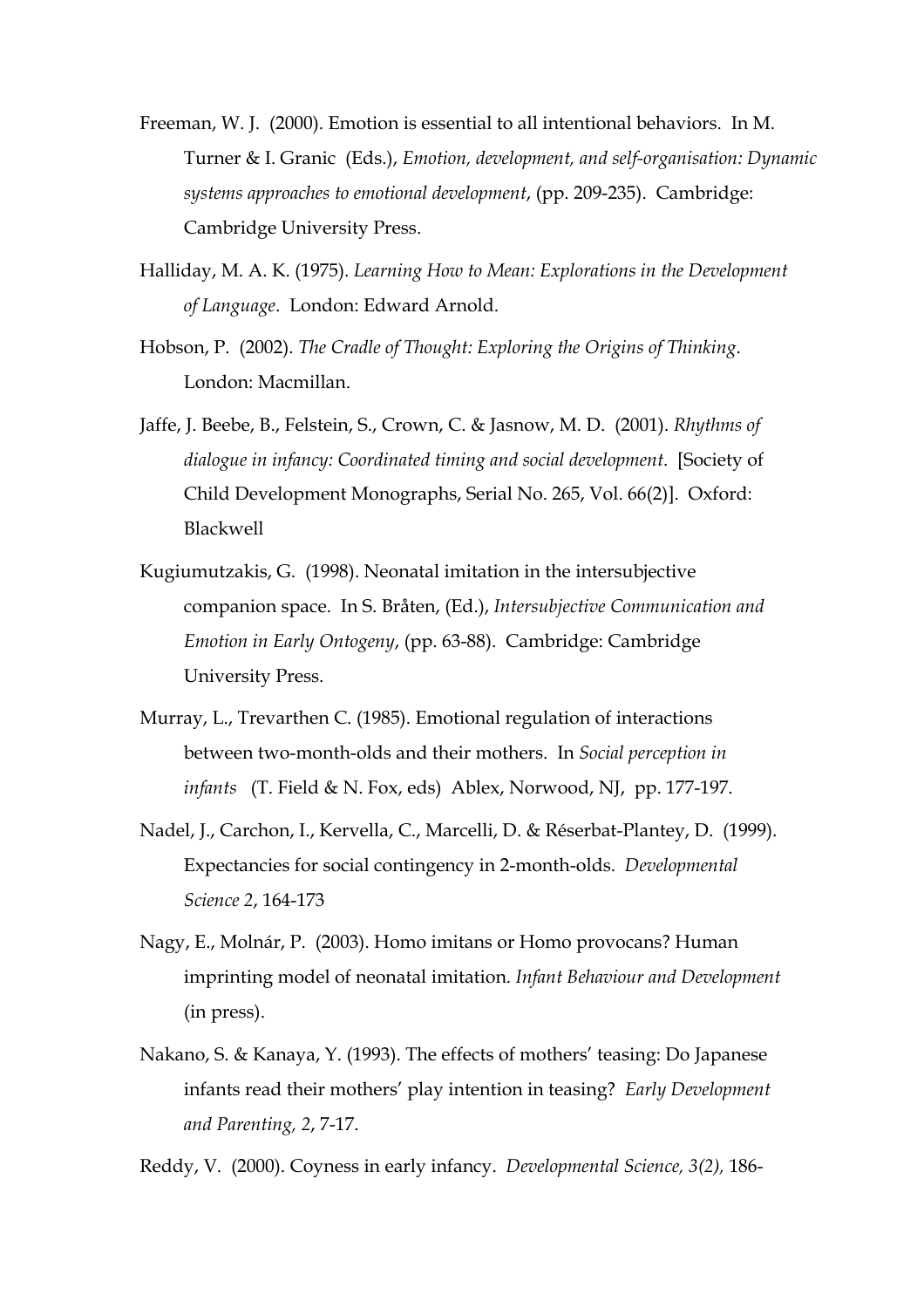- Reddy, V. (2003). On being the object of attention: implications for self–other consciousness. *TRENDS in Cognitive Sciences, 7(9),* 397-402
- Rogoff, B. (1998). Cognition as a collaborative process. In D. Kuhn & R. S. Siegler *Handbook of Child Psychology, Volume 2: Cognition, Perception and Language*. (pp. 679-744) New York: Wiley.
- Rogoff, B., Paradise, R., Arauz, R. M., Correa-Chávez, M., & Angelillo, C. (2003). Firsthand learning through intent participation. *Annual Review of Psychology, 54*, 175-203.
- Schore, A. N. (1994). *Affect Regulation and the Origin of the Self: The Neurobiology of Emotional Development*. Hillsdale, NJ: Erlbaum.
- Selby, J. M. & Bradley, B. S. (2003). Infants in groups: A paradigm for study of early social experience. *Human Development, 46*, 197-221
- Smith, A. (1759). *Theory of Moral Sentiments*. Edinburgh (Modern Edition: D. D. Raphael & A.L. Macfie , General Editors, Glasgow Edition. Oxford: Clarendon, 1976. Reprint, Indianapolis: Liberty Fund, 1984)
- Stern, D. N. (2000). *The Interpersonal World of the Infant: A View from Psychoanalysis and Development Psychology*. (Second Edition) Basic Books, New York.
- Trevarthen, C. (1984). Emotions in infancy: Regulators of contacts and relationships with persons. In K. Scherer & P. Ekman (Eds.), *Approaches to Emotion*, (pp. 129-157). Hillsdale, N.J., Erlbaum.
- Trevarthen, C. (1993). The function of emotions in early infant communication and development. In J. Nadel & L. Camaioni (Eds.) *New Perspectives in Early Communicative Development*. (pp. 48-81) London: Routledge.
- Trevarthen, C. (1998). The concept and foundations of infant intersubjectivity. In S. Bråten (Ed.), *Intersubjective Communication and Emotion in Early Ontogeny*, (pp. 15-46). Cambridge: Cambridge University Press.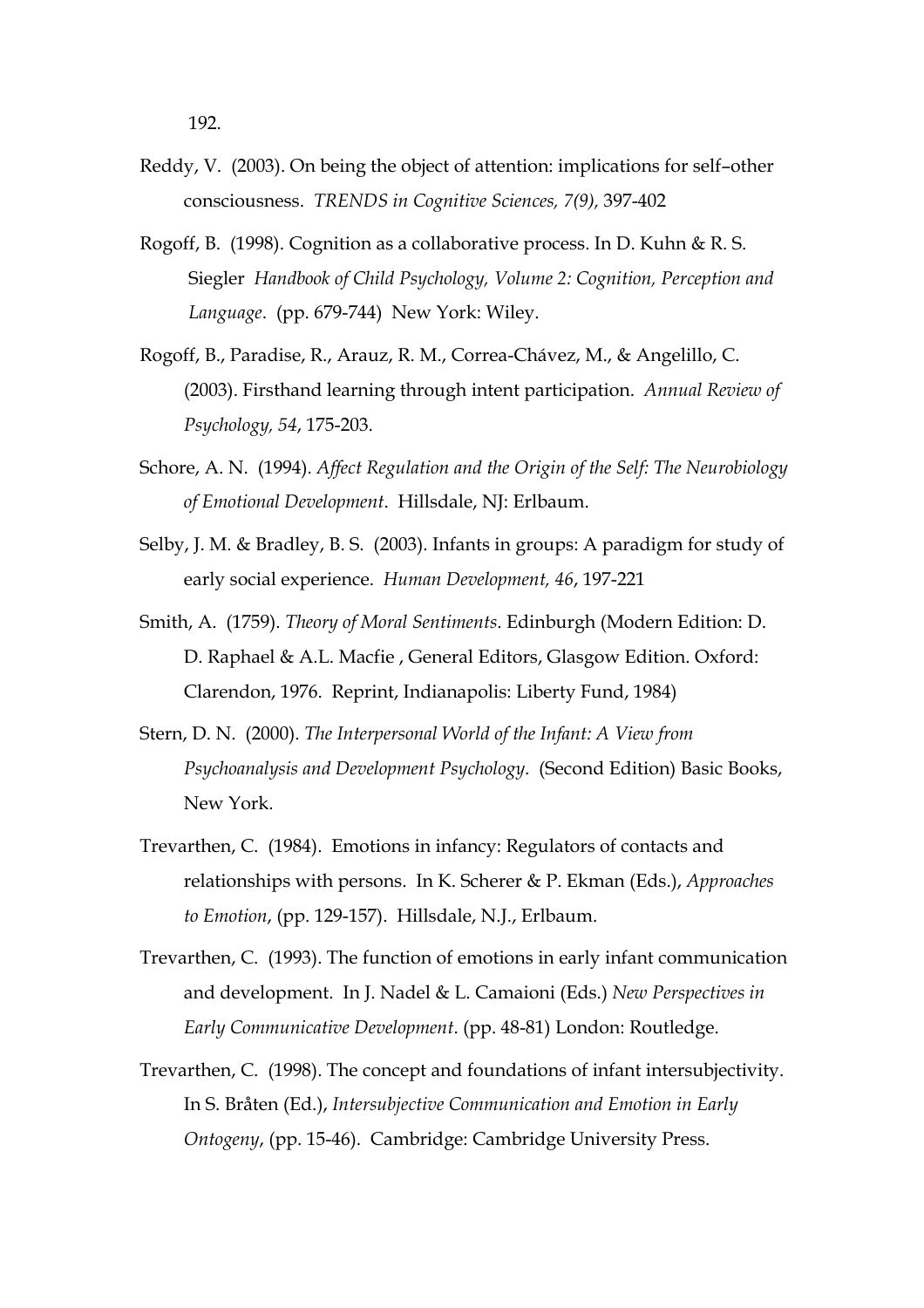- Trevarthen, C. (1999). Musicality and the Intrinsic Motive Pulse: Evidence from human psychobiology and infant communication In *'Rhythms, Musical Narrative, and the Origins of Human Communication'. Musicae Scientiae, Special Issue, 1999-2000*, (pp. 157-213). European Society for the Cognitive Sciences of Music, Liège.
- Trevarthen, C. (2001a). Intrinsic motives for companionship in understanding: Their origin, development and significance for infant mental health. *Infant Mental Health Journal, 22 (1-2)*, 95-131
- Trevarthen, C. (2004). How infants learn how to mean. In, M. Tokoro & L. Steels (eds.), *A Learning Zone of One's Own*. (SONY Future of Learning Series). Amsterdam: IOS Press. (in press).
- Trevarthen, C. & Aitken, K. J. (2001). Infant intersubjectivity: Research, theory, and clinical applications. *Annual Research Review. The Journal of Child Psychology and Psychiatry and Allied Disciplines, 42(1)*, 3-48.
- Trevarthen, C. & Hubley, P. (1978). Secondary intersubjectivity: confidence, confiding and acts of meaning in the first year. In A. Lock (Ed.) *Action, Gesture and Symbol: The Emergence of Language*. (pp. 183-229). London, New York, San Francisco: Academic Press.
- Trevarthen, C. & Malloch, S. (2002). Musicality and music before three: Human vitality and invention shared with pride. *Zero to Three, September 2002, Vol. 23, No, 1*, 10-18.
- Tzourio-Mazoyer, N., De Schonen, S., Crivello, F., Reutter, B., Aujard, Y., & Mazoyer, B. (2002). Neural correlates of woman face processing by 2 month-old infants. *NeuroImage 15*, 454–461

#### SIDEBAR: **Cognition and Emotions in Life Experience**

Jaak Panksepp (2003), a leading expert on emotional systems in the brain and 'affective neuroscience' has this to say about the scientific problem of relating rational processes to feelings:-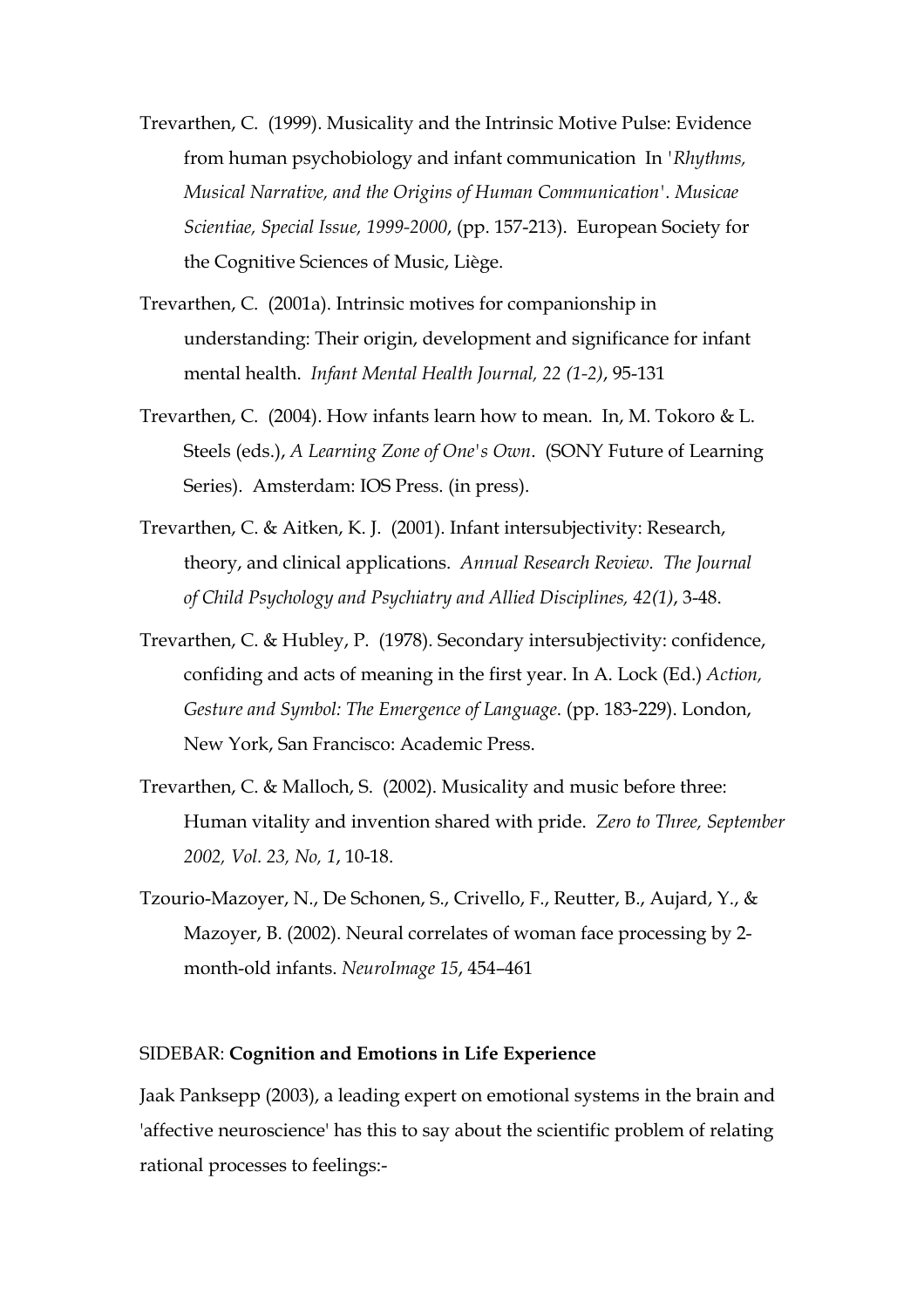"At times I do fear that cognitive-imperialism, the prevailing view in mind sciences, will continue to suffocate the need for focussed research on affective issues, and thereby, continue to delay a scientific analysis of such matters of foremost concern for understanding the existential inner qualities of human lives. …. That, I believe, is a hangover of Cartesian dualism along with the prevailing assumption that subjective brain-mind issues, since they cannot be directly measured, should not be deemed a topic of disciplined scientific discourse or inquiry."

# SIDEBAR: **Why We Prefer 'Sympathy' to 'Empathy' for Understanding Engagement**

'Empathy' is often used to designate 'comprehending' how other persons feel, and, by extension, 'kindness', 'helpfulness', or 'concern for others'. But, the word is derived from a Greek word *empatheia*, meaning projecting feeling into something. In modern Greek it signifies the 'evil eye'! Sympathy, in contrast, is derived from Greek *sympatheia* meaning 'feeling with, compassion, liking'. It is clearly more intersubjective and 'two-way' than 'empathy', which, paradoxically, is more self-centred.

The great 18th Century philosopher of the Scottish Enlightenment Adam Smith in his "Theory of Moral Sentiments" (1759) took 'sympathy' to designate any kind of 'moving and feeling with', whether motivated postively or negatively, and including posturing and acting in the same expressive way as another's body. He said:-

"How selfish soever man may be supposed, there are evidently some principles in his nature, which interest him in the fortune of others, and render their happiness necessary to him, though he derives nothing from it except the pleasure of seeing it."

"Sympathy ... may ... , without much impropriety, be made use of to denote our fellow-feeling with any passion whatever."